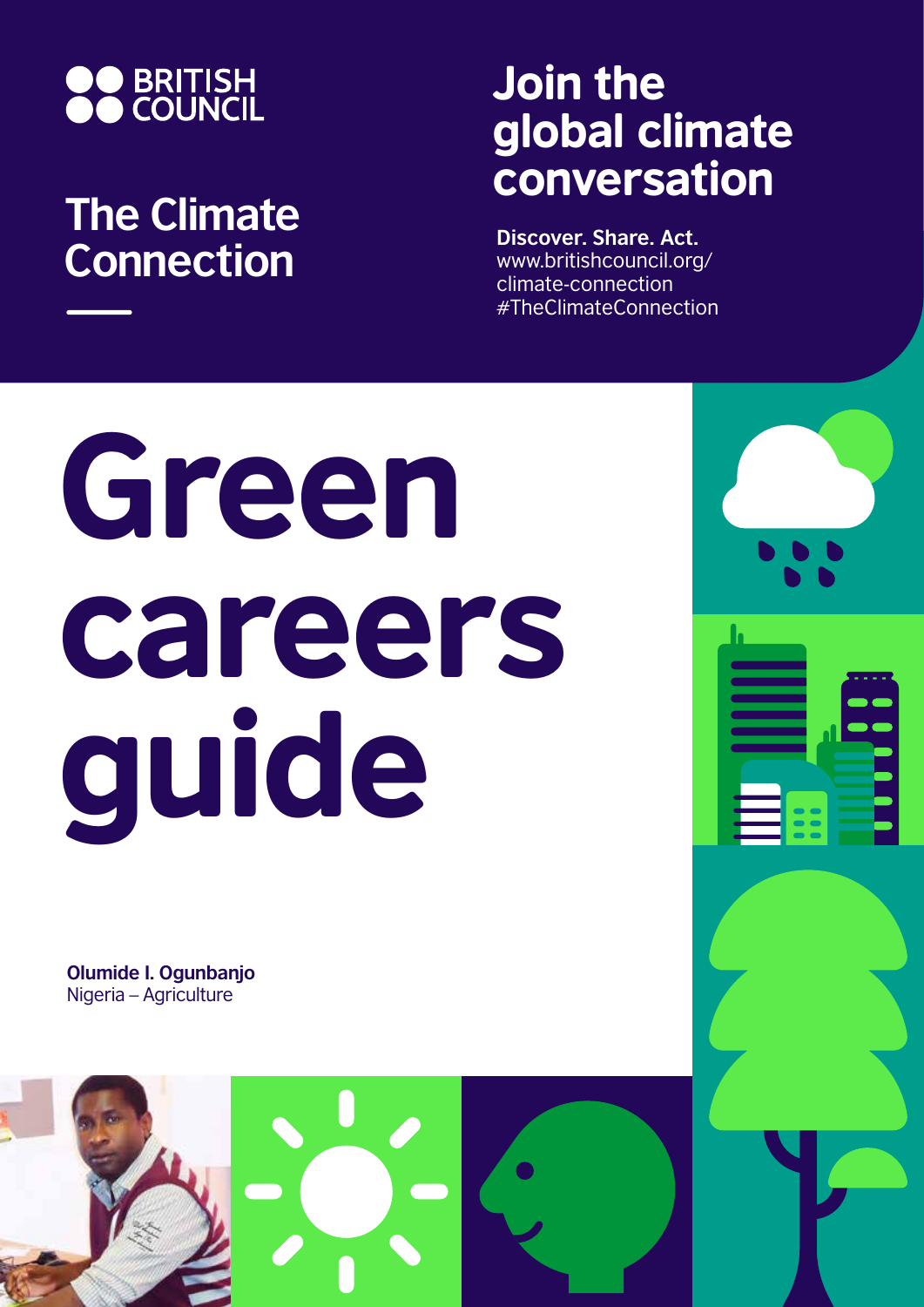## Olumide Ogunbanjo CEO, Agrodata NG

https://www.linkedin.com/in/oluogunbanjo Company: @agrodata4africa Personal: @oluogunbanjo



### **My impact story**

**My name is Olumide Ogunbanjo, I was born in a farming community in Southwestern Nigeria and I grew up to understand subsistence farming, my father worked tirelessly in the farm and my mother sells off the remnants farm produce and sometimes works in other farms to get money to support the family. My dream was to find a way to return to the rural landscape to change the narrative of subsistence farming. I believed the farmers deserve an improved livelihood and also important is the restoration of the land resources on which they have being harvesting produce for ages! I love nature right from my childhood days.** 



I obtained a B.Sc. (Hons) from the Department of **Agricultural & Environmental Engineering** of the University of Ibadan and after an outstanding work experience with the Cassava Revolution Programme of Ogun State Government; I secured the State Human Capital Development Programme Scholarship (HUCAP) in 2005 to study **Sustainable Agriculture at Coventry University in the UK**.

The choice of course to study, the school and the country were based on the guidance and counseling sessions offered by HUCAP and also on my vision of supporting the ecological system and improving rural livelihood!

I learnt the rudiments of sustainable farming with a comprehensive understanding of all the components and the stakeholders' role. One of the recommendations of my award winning M.Sc. Research work *(The Potential Contributions of Agroforestry to Sustainable Economic Development and Food Security in Nigeria)* was the creation of an **Agricultural Database for Nigeria.** I returned to Nigeria and I was deployed to the Department of Agricultural Services of The Ogun State Ministry of Agriculture. Abeokuta.

My work quality stood out, I was promoted to the position of a Principal Officer in a record time and in May 2017 I pull out of paid employment to create a social enterprise **AgroData™** which promotes sustainable farming, upscale farms productivity; restoring the soil and improving rural livelihoods.



#TheClimateConnection www.britishcouncil.org/climate-connection